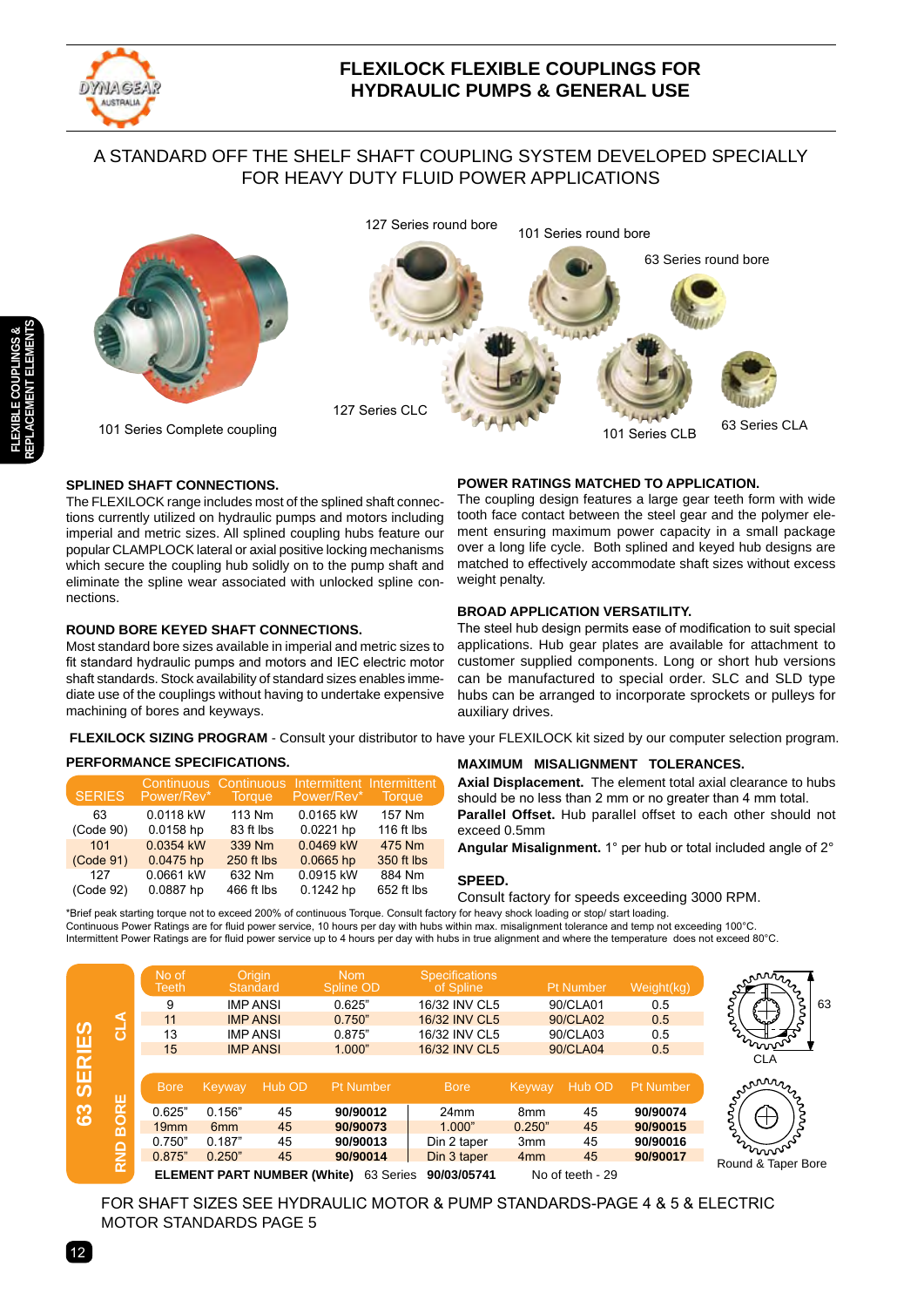

**127 SERIES HUB**

**AXIAL** 

**CLAMPLOC**

**K**

**LATERAL** 

<u>ທ</u>

**CLAMPLOCK** 

# **FLEXILOCK FLEXIBLE COUPLINGS FOR HYDRAULIC PUMPS & GENERAL USE**

|                  |                       | No of<br><b>Teeth</b> | Origin<br><b>Standard</b> | <b>Nom</b><br><b>Spline OD</b> |                  | <b>Specifications</b><br>of Spline |                  | <b>Pt Number</b> | Weight(kg)       |
|------------------|-----------------------|-----------------------|---------------------------|--------------------------------|------------------|------------------------------------|------------------|------------------|------------------|
|                  | <b>AMPLOCK</b><br>CLB | 9                     | <b>IMP ANSI</b>           | 0.625"                         |                  | 16/32 INV CL5                      |                  | 91/CLB01         | 1.1              |
|                  |                       | 13                    | <b>IMP ANSI</b>           | 0.875"                         |                  | 16/32 INV CL5                      | 91/CLB03         |                  | 1.1              |
|                  |                       | 15                    | <b>IMP ANSI</b>           | 1.000"                         |                  | 16/32 INV CL5                      | 91/CLB04         |                  | 1.1              |
|                  |                       | 18                    | <b>DIN 5480</b>           | 25mm                           |                  | 1.25 Module INV                    |                  | 91/CLB20         | 1.1              |
|                  |                       | 6                     | <b>IMP</b>                | 1.375"                         |                  | 6B Straight                        |                  | 91/CLC33         | 1.1              |
| ಕ                |                       | 13                    | <b>IMP ANSI</b>           | 1.750"                         |                  | 8/16 INV CL5                       |                  | 91/CLD08         | 1.3              |
| <u>(၇</u>        |                       | 14                    | <b>DIN 5480</b>           | 30 <sub>mm</sub>               |                  | 2 Module INV                       |                  | 91/CLC10         | 1.3              |
| <b>HUB</b>       | d                     | 14                    | <b>IMP ANSI</b>           | 1.250"                         |                  | 12/24 INV CL5                      |                  | 91/CLC06         | 1.3              |
|                  |                       | 21                    | <b>IMP ANSI</b>           | 1.375"                         |                  | 16/32 INV CL5                      |                  | 91/CLC07         | 1.3              |
|                  | <b>TERAL</b><br>ō     | 16                    | <b>DIN 5480</b>           | 35mm                           |                  | 2 Module INV                       | 91/CLC11         |                  | 1.3              |
|                  |                       | 8                     | <b>DIN 5462</b>           | 36mm                           |                  | 8T Straight 32x36                  |                  | 91/CLC115        | 1.3              |
|                  |                       | 17                    | <b>IMP ANSI</b>           | 1.500"                         |                  | 12/24 INV CL5                      |                  | 91/CLC32         | 1.3              |
|                  |                       | 23                    | <b>IMP ANSI</b>           | 1.500"                         |                  | 16/32 INV CL5                      |                  | 91/CLC43         | 1.3              |
| <b>SERIES</b>    |                       | <b>Bore</b>           | Keyway                    | Hub OD                         | <b>Pt Number</b> | <b>Bore</b>                        | Keyway           | Hub OD           | <b>Pt Number</b> |
|                  |                       | 0.500"                | None                      | 63                             | 91/90067         | 35mm                               | 10 <sub>mm</sub> | 63.5             | 91/90050         |
|                  |                       |                       |                           |                                |                  |                                    |                  |                  |                  |
|                  |                       | 19 <sub>mm</sub>      | 6 <sub>mm</sub>           | 63                             | 91/90073         | 38mm                               | 10 <sub>mm</sub> | 63.5             | 91/90051         |
|                  |                       | 0.750"                | 0.187"                    | 63.5                           | 91/90013         | 1.500"                             | 0.375"           | 63               | 91/90060         |
| $\overline{101}$ |                       | 0.875"                | 0.250"                    | 63.5                           | 91/90014         | 40 <sub>mm</sub>                   | 12mm             | 63.5             | 91/90052         |
|                  |                       | 24mm                  | 8mm                       | 63                             | 91/90074         | 42mm                               | 12mm             | 63.5             | 91/90053         |
|                  | <b>BORE</b>           | 25mm                  | 8 <sub>mm</sub>           | 63.5                           | 91/90026         | 1.750"                             | 0.437"           | 69.5             | 91/90061         |
|                  |                       | 1.000"                | 0.250"                    | 63                             | 91/90015         | 48mm                               | 14 <sub>mm</sub> | 76.2             | 91/90055         |
|                  | <b>RND</b>            | 28mm                  | 8 <sub>mm</sub>           | 63                             | 91/90075         | 55 <sub>mm</sub>                   | 16 <sub>mm</sub> | 80               | 91/90057         |
|                  |                       | 1.250"                | 0.312"                    | 63                             | 91/90024         | 60 <sub>mm</sub>                   | 18 <sub>mm</sub> | 90               | 91/90058         |
|                  |                       | 32mm                  | 10 <sub>mm</sub>          | 63.5                           | 91/90080         | Din 3 taper                        | 4 <sub>mm</sub>  | 63               | 91/90017         |

 **ELEMENT PART NUMBER (Orange)**101 Series **91/03/03691**No of teeth - 30

|                    | No of<br><b>Teeth</b> | Origin<br><b>Standard</b> | <b>Nom</b><br><b>Spline OD</b> |                  | Specifications<br>of Spline |                  | <b>Pt Number</b> | Weight(kg)       |
|--------------------|-----------------------|---------------------------|--------------------------------|------------------|-----------------------------|------------------|------------------|------------------|
| ⊡                  | 13                    | <b>IMP ANSI</b>           | 0.875"                         |                  | 16/32 INV CL5               |                  | 92/CLB03         | 1.1              |
| ಕ                  | 15                    | <b>IMP ANSI</b>           |                                |                  | 16/32 INV CL5               |                  | 92/CLB04         | 1.1              |
|                    | 14                    | <b>IMP ANSI</b>           | 1.250"                         |                  | 12/24 INV CL5               |                  | 92/CLC06         | 1.5              |
|                    | 6                     | <b>IMP</b>                | 1.375"                         |                  | <b>6B Straight</b>          |                  | 92/CLC33         | 1.5              |
|                    | 21                    | <b>IMP ANSI</b>           | 1.375"                         |                  | 16/32 INV CL5               |                  | 92/CLC07         | 1.5              |
| ე<br>ე             | 16                    | <b>DIN 5480</b>           | 35 <sub>mm</sub>               |                  | 2 Module INV                |                  | 92/CLC11         | 1.5              |
|                    | 17                    | <b>IMP ANSI</b>           | 1.500"                         |                  | 12/24 INV CL5               |                  | 92/CLC32         | 1.5              |
|                    | 23                    | <b>IMP ANSI</b>           | 1.500"                         |                  | 16/32 INV CL5               |                  | 92/CLC43         | 1.5              |
|                    | 14                    | <b>IMP ANSI</b>           | 1.500"                         | 10/20 INV CL5    |                             |                  | 92/CLDA36        | 1.8              |
|                    | 18                    | <b>DIN 5480</b>           | 40 <sub>mm</sub>               |                  | 2 Module INV                |                  | <b>92/CLDA41</b> | 1.8              |
| $\frac{1}{\alpha}$ | 13                    | <b>IMP ANSI</b>           | 1.750"                         |                  | 8/16 INV CL5                |                  | 92/CLDA08        | 1.8              |
|                    | 27                    | <b>IMP ANSI</b>           | 1.750"                         |                  | 16/32 INV CL5               |                  | <b>92/CLDA09</b> | 1.8              |
|                    | 21                    | <b>DIN 5480</b>           | 45 <sub>mm</sub>               |                  | 2 Module INV                |                  | 92/CLDA42        | 1.8              |
|                    | <b>Bore</b>           | Keyway                    | Hub OD                         | <b>Pt Number</b> | <b>Bore</b>                 | Keyway           | Hub OD           | <b>Pt Number</b> |
|                    | 0.500"                | None                      | 63                             | 92/90067         | 45mm                        | 14 <sub>mm</sub> | 75               | 92/90054         |
|                    | 0.875"                | 0.250"                    | 63.5                           | 92/90014         | 48mm                        | 14mm             | 75               | 92/90055         |
| 巴<br>K             | 1.000"                | 0.250"                    | 63                             | 92/90015         | 50 <sub>mm</sub>            | 14mm             | 75               | 92/90056         |
|                    |                       |                           |                                |                  |                             |                  |                  |                  |

|              | <b>Bore</b>      | Keyway           | Hub OD     | <b>Pt Number</b> | <b>Bore</b>           | Keyway           | Hub OD | <b>Pt Number</b> |
|--------------|------------------|------------------|------------|------------------|-----------------------|------------------|--------|------------------|
|              | 0.500"           | None             | 63         | 92/90067         | 45 <sub>mm</sub>      | 14 <sub>mm</sub> | 75     | 92/90054         |
|              | 0.875"           | 0.250"           | 63.5       | 92/90014         | 48 <sub>mm</sub>      | 14mm             | 75     | 92/90055         |
| ORE          | 1.000"           | 0.250"           | 63         | 92/90015         | 50 <sub>mm</sub>      | 14mm             | 75     | 92/90056         |
|              | 1.250"           | 0.312"           | 63         | 92/90024         | 2.000"                | 0.500"           | 80     | 92/90062         |
| മ            | 38 <sub>mm</sub> | 10 <sub>mm</sub> | 63.5       | 92/90051         | 55 <sub>mm</sub>      | 16 <sub>mm</sub> | 80     | 92/90057         |
| ≏            | 1.500"           | 0.375"           | 63         | 92/90060         | 60 <sub>mm</sub>      | 18 <sub>mm</sub> | 106    | 92/90058         |
| $\mathbf{z}$ | 40 <sub>mm</sub> | 12mm             | 63.5       | 92/90052         | 65 <sub>mm</sub>      | 18 <sub>mm</sub> | 90     | 92/90059         |
|              | 42 <sub>mm</sub> | 12mm             | 63.5       | 92/90053         | Din 3 taper           | 4 <sub>mm</sub>  | 63     | 92/90017         |
|              | 1.750"           | 0.437"           | 69.5       | 92/90061         |                       |                  |        |                  |
|              | No of            | <b>Origin</b>    | <b>Nom</b> |                  | <b>Specifications</b> |                  |        |                  |

|    | No of<br><b>Teeth</b> | Origin<br><b>Standard</b>  | <b>Nom</b><br>Spline OD | <b>Specifications</b><br>of Spline | <b>Pt Number</b> | Weight(kg)       |
|----|-----------------------|----------------------------|-------------------------|------------------------------------|------------------|------------------|
|    | 18                    | <b>DIN 5480</b>            | 40 <sub>mm</sub>        | 2 Module INV                       | 92/SLDA41        | 2.8              |
| ПŢ | 21                    | <b>DIN 5480</b>            | 45 <sub>mm</sub>        | 2 Module INV                       | 92/SLDA42        | 2.8              |
| ശ  | 13                    | <b>IMP ANSI</b>            | 1.750"                  | 8/16 INV CL5                       | <b>92/SLEA08</b> | 2.8              |
|    | 27                    | <b>IMP ANSI</b>            | 1.750"                  | 16/32 INV CL5                      | <b>92/SLEA09</b> | 2.8              |
| ≏  | 23                    | <b>DIN 5482</b>            | 48mm                    | 2 Module INV                       | 92/SLEA44        | 2.8              |
| ဖ  | 24                    | <b>DIN 5480</b>            | 50 <sub>mm</sub>        | 2 Module INV                       | <b>92/SLEA45</b> | 2.8              |
|    | 15                    | <b>IMP ANSI</b>            | 2.000"                  | 8/16 INV CL5                       | <b>92/SLEA37</b> | 2.8              |
|    |                       | <b>ELEMENT PART NUMBER</b> | (White)127 Series       |                                    | 92/03/03244      | No of teeth - 28 |



| <b>Series</b> |             |             |              |
|---------------|-------------|-------------|--------------|
| 63            | 37 (1.457") | 53 (2.087") | 80 (3.149")  |
| 101           | 68(2.677")  | 40 (1.575") | 116 (4.567") |
| 127           | 68 (2.677") | 40 (1.575") | 146 (5.748") |

 $101.5$ 



Round & Taper Bore

mn

CLC

CLB

TI.

CLB

 $\mathcal{L}(\mathbb{R})\subset\mathbb{R}^{n}$ 



13